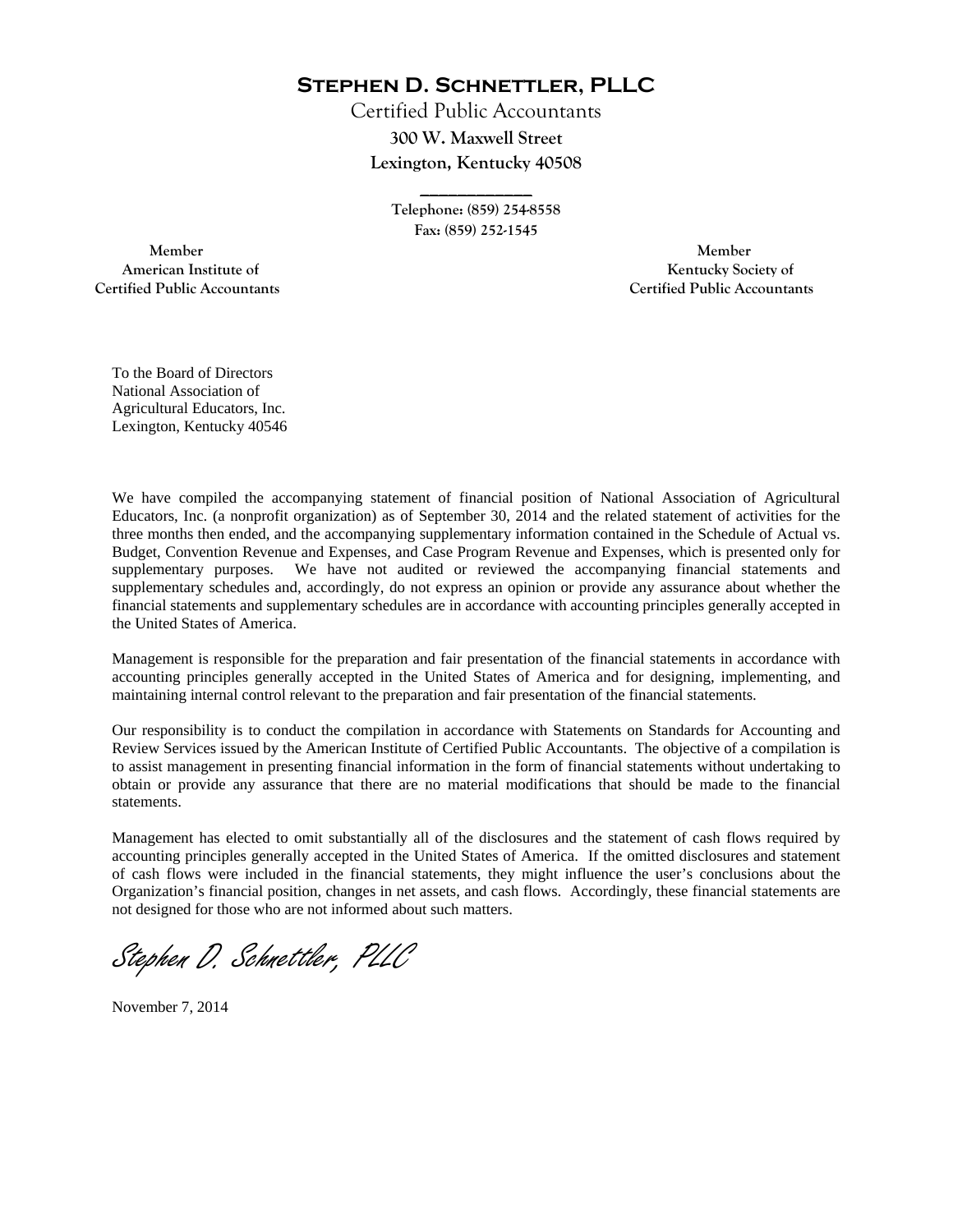# NATIONAL ASSOCIATION OF AGRICULTURAL EDUCATORS, INC. **Statement of Financial Position** September 30, 2014

| <b>ASSETS</b>                           |                 |
|-----------------------------------------|-----------------|
| Cash on deposit                         | \$<br>194,323   |
| Investments - operating fund            | 578,964         |
| Investments - life membership fund      | 202,048         |
| Investments - reserve fund              | 2,723           |
| Accounts receivable                     | 372,125         |
| Prepaid expenses                        | 40,817          |
| Property and equipment - CASE           | 750             |
| Property and equipment                  | 9,952           |
| <b>TOTAL ASSETS</b>                     | \$<br>1,401,702 |
| <b>LIABILITIES AND NET ASSETS</b>       |                 |
| <b>LIABILITIES</b>                      |                 |
| Accounts payable                        | \$<br>66,968    |
| Accrued leave payable                   | 33,802          |
| Other current liabilities               | 7,192           |
| <b>TOTAL LIABILITIES</b>                | 107,962         |
| <b>NET ASSETS</b>                       |                 |
| Unrestricted net assets:                |                 |
| Current operation                       | 820,540         |
| Board designated for special purposes   | 205,735         |
| Temporarily restricted net assets       | 480             |
| <b>CASE Project</b>                     | 266,985         |
| <b>TOTAL NET ASSETS</b>                 | 1,293,740       |
| <b>TOTAL LIABILITIES AND NET ASSETS</b> | \$<br>1,401,702 |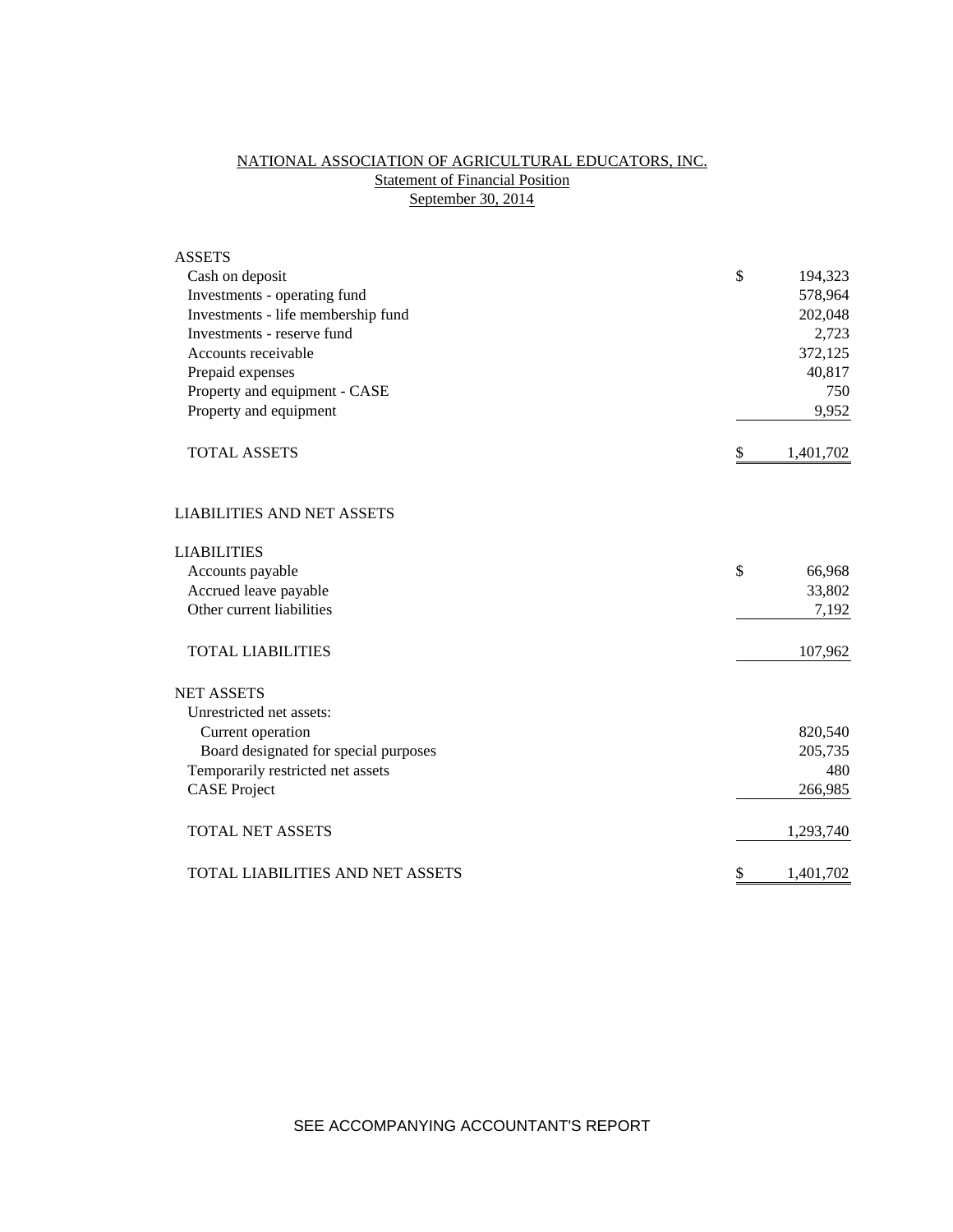### NATIONAL ASSOCIATION OF AGRICULTURAL EDUCATORS, INC. **Statement of Activities** For the Three Months ended September 30, 2014

|                                       | Unrestricted          |                     |                           |                 |                 |
|---------------------------------------|-----------------------|---------------------|---------------------------|-----------------|-----------------|
|                                       | Current<br>Operations | Board<br>Designated | Temporarily<br>Restricted | CASE<br>Project | Total           |
| Revenue, Gains and Losses             |                       |                     |                           |                 |                 |
| Membership dues                       | \$<br>217,930         | \$<br>2.580         | \$                        | \$              | \$<br>220,510   |
| Convention registration               |                       |                     |                           |                 |                 |
| Sponsorship and awards                | 3.000                 |                     |                           |                 | 3,000           |
| Merchandise sales                     | 1,023                 |                     |                           |                 | 1,023           |
| Contributions                         |                       |                     | 480                       |                 | 480             |
| Management fees                       |                       |                     |                           |                 |                 |
| Net realized and unrealized           |                       |                     |                           |                 |                 |
| gains (losses) on securities          | (2,191)               |                     |                           |                 | (2,191)         |
| Interest and dividends                | 11                    |                     |                           |                 | 11              |
| FFA Foundation projects               | 11,302                |                     |                           |                 | 11,302          |
| CASE Program income                   |                       |                     |                           | 771,774         | 771,774         |
| Other income                          | 106,911               |                     |                           |                 | 106,911         |
| Total Revenue, Gaines and Losses      | 337,986               | 2,580               | 480                       | 771,774         | 1,112,820       |
| Net Assets Released from Restrictions |                       |                     |                           |                 |                 |
| Total Revenue, Gains and Losses       |                       |                     |                           |                 |                 |
| and Reclassifications                 | 337,986               | 2,580               | 480                       | 771,774         | 1,112,820       |
| <b>Expenses</b>                       |                       |                     |                           |                 |                 |
| General expenses                      | 218,609               |                     |                           |                 | 218,609         |
| FFA Foundation projects               | 2,240                 |                     |                           |                 | 2,240           |
| <b>CASE</b> Program expenses          | $\overline{a}$        |                     |                           | 694,514         | 694,514         |
| Convention expenses                   | 2,535                 |                     |                           |                 | 2,535           |
| Total expenses                        | 223,384               |                     |                           | 694,514         | 917,898         |
| INCREASE (DECREASE) IN NET ASSETS     | 114,602               | 2,580               | 480                       | 77,260          | 194,922         |
| NET ASSETS AT BEGINNING OF PERIOD     | 705,938               | 203,155             |                           | 189,725         | 1,098,818       |
| NET ASSETS AT END OF PERIOD           | \$<br>820,540         | \$<br>205,735       | \$<br>480                 | \$<br>266,985   | \$<br>1,293,740 |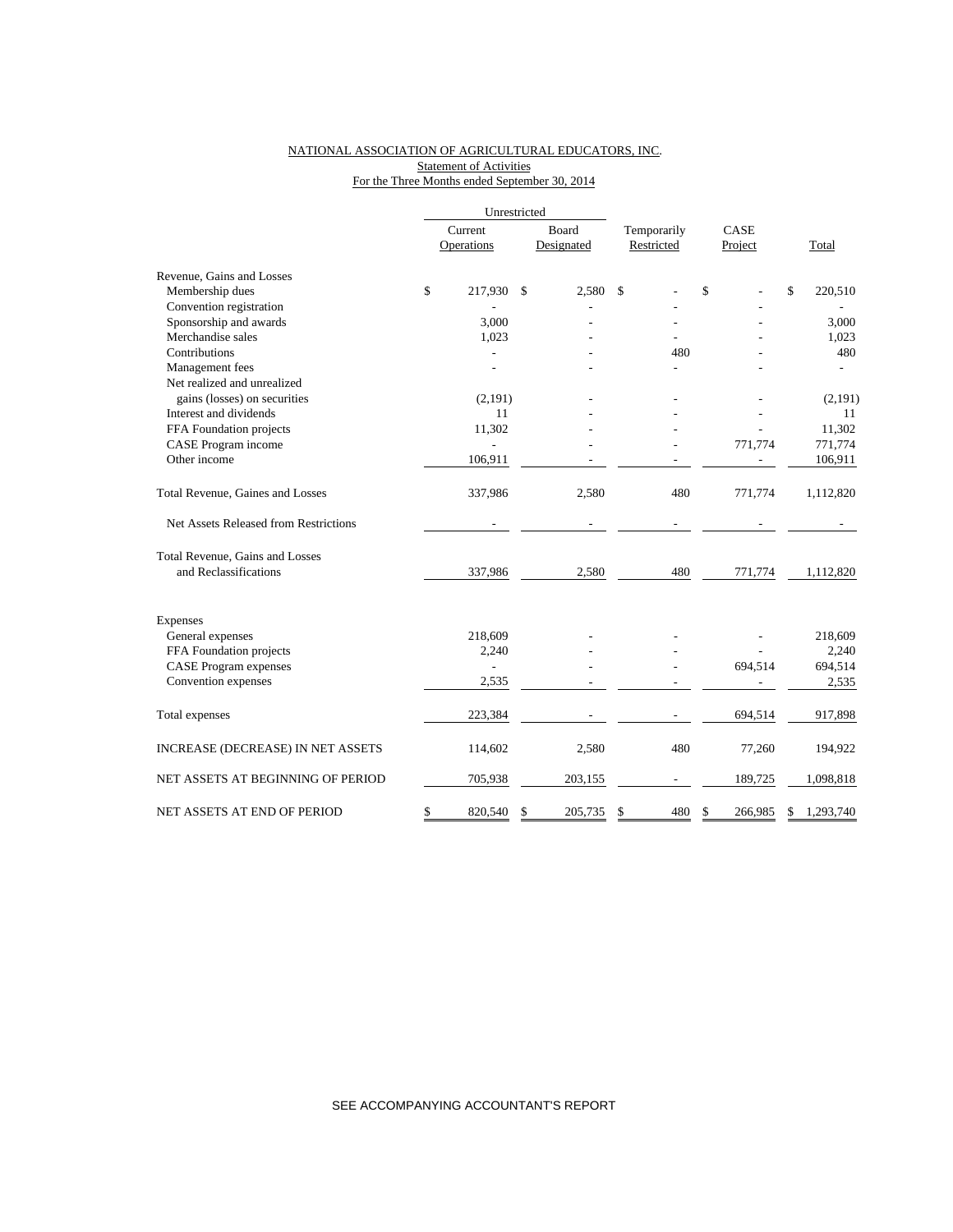### NATIONAL ASSOCIATION OF AGRICULTURAL EDUCATORS, INC. For the One and Three Months Ended September 30, 2014 Schedule of Actual vs. Budget

| <b>REVENUE</b>                                                                                         | <b>MONTH</b><br><b>ACTUAL</b> |               | <b>MONTH</b><br><b>BUDGET</b> | <b>MONTH</b><br><b>SVARIANCE</b> | YEAR TO DATE<br>ACTUAL   | <b>YEAR</b><br><b>BUDGET</b> | <b>YEAR</b><br><b>SVARIANCE</b> |
|--------------------------------------------------------------------------------------------------------|-------------------------------|---------------|-------------------------------|----------------------------------|--------------------------|------------------------------|---------------------------------|
| Member dues                                                                                            | \$<br>180,820                 | <sup>\$</sup> | 31,385                        | \$<br>149,435                    | \$<br>218,110            | \$<br>376,615                | (158, 505)<br>\$                |
| Corporate membership dues                                                                              | 750                           |               | 2,500                         | (1,750)                          | 2,400                    | 30,000                       | (27,600)                        |
| <b>NSTA Dues</b>                                                                                       | ÷,                            |               | ÷                             | L                                | L.                       | ä,                           |                                 |
| Delmar scholarships                                                                                    |                               |               | 625                           | (625)                            | Ĭ.                       | 7,500                        | (7,500)                         |
| Freshman scholarships                                                                                  |                               |               |                               |                                  |                          |                              |                                 |
| Foundation management fees                                                                             |                               |               | 7,083                         | (7,083)                          | L,                       | 85,000                       | (85,000)                        |
| MBNA affinity credit card program                                                                      |                               |               | $\overline{a}$                |                                  | $\overline{a}$           | ÷,                           |                                 |
| Toyota vehicle lease management fee                                                                    |                               |               |                               |                                  | Ĭ.                       |                              |                                 |
| Interest and dividends                                                                                 |                               | 4             | 1,667                         | (1,663)                          | 11                       | 20,000                       | (19,989)                        |
| Net realized and unrealized                                                                            |                               |               |                               |                                  |                          |                              |                                 |
| gains (losses) on securities                                                                           | (16, 244)                     |               | ÷,                            | (16, 244)                        | (2,191)                  | ä,                           | (2,191)                         |
| Merchandise sales                                                                                      | 253                           |               | 708                           | (455)                            | 1,023                    | 8,500                        | (7, 477)                        |
| Investment income, Life Fund                                                                           | $\overline{\phantom{a}}$      |               | 42                            | (42)                             | ÷.                       | 500                          | (500)                           |
| Contributions, Legislative Fund                                                                        | 480<br>143                    |               | ٠<br>417                      | 480                              | 480<br>271               | Ĭ.<br>5,000                  | 480<br>(4, 729)                 |
| Miscellaneous income<br>Scholarship raffle proceeds                                                    | $\overline{\phantom{a}}$      |               | 125                           | (274)<br>(125)                   | ÷,                       | 1,500                        | (1,500)                         |
| National Teach Ag Campaign                                                                             | $\overline{a}$                |               | 13,833                        | (13, 833)                        | 23,571                   | 166,000                      | (142, 429)                      |
| Teacher crisis fund                                                                                    | 150                           |               | $\overline{\phantom{a}}$      | 150                              | 1,463                    | $\frac{1}{2}$                | 1,463                           |
| <b>BFRDP</b> Grant                                                                                     | ÷,                            |               | 2,500                         | (2,500)                          | 12,797                   | 30,000                       | (17,203)                        |
| AEM business manager stipend                                                                           |                               |               | 333                           | (333)                            | $\overline{a}$           | 4,000                        | (4,000)                         |
| AEM subscriptions                                                                                      |                               |               |                               | i,                               | 10                       | ä,                           | 10                              |
| Webinar revenue                                                                                        |                               |               |                               | $\overline{a}$                   | Ĭ.                       | J.                           | ٠                               |
| DuPont Agrisciense                                                                                     |                               |               |                               | ٠                                | 11,099                   | L,                           | 11,099                          |
| <b>NPS</b>                                                                                             |                               |               |                               |                                  | L,                       |                              | ÷,                              |
| State website development                                                                              |                               |               |                               |                                  | L,                       | L,                           | $\overline{a}$                  |
| Hurricane relief                                                                                       |                               |               |                               |                                  |                          |                              |                                 |
| Credit card revenue                                                                                    |                               |               |                               | $\overline{a}$                   | L,                       |                              |                                 |
| F <sub>2F</sub> revenue                                                                                |                               |               |                               |                                  | $\overline{a}$           | 15,000                       | (15,000)                        |
| CASE management fee                                                                                    |                               |               | 2,000                         | (2,000)                          | L,                       | 24,000                       | (24,000)                        |
| Council MMM management fee                                                                             |                               |               | 417                           | (417)                            |                          | 5,000                        | (5,000)                         |
| COP                                                                                                    | $\overline{a}$                |               | ÷.                            |                                  | 57,400                   | 24,600                       | 32,800                          |
| FFA Foundation project - TTTK                                                                          |                               |               | 3,875                         | (3,875)                          | 4,000                    | 46,500                       | (42,500)                        |
| FFA Foundation project - OPAP                                                                          | (1, 727)                      |               | 1,000                         | (2,727)                          | (227)                    | 12,000                       | (12, 227)                       |
| FFA Foundation project - OMSP                                                                          | $\overline{a}$                |               | 1,000                         | (1,000)                          | $\overline{\phantom{a}}$ | 12,000                       | (12,000)                        |
| FFA Foundation project - OT                                                                            | ÷,                            |               | 917                           | (917)                            | 2,134                    | 11,000                       | (8, 866)                        |
| FFA Foundation project - OYM                                                                           | 2,395<br>L,                   |               | 917<br>208                    | 1,478                            | 5,395<br>÷,              | 11,000<br>2,500              | (5,605)                         |
| FFA Foundation project - Lifetime Achievement<br>FFA Foundation project - Outstanding Service Citation |                               |               | 205                           | (208)<br>(205)                   |                          | 2,460                        | (2,500)<br>(2,460)              |
| FFA Foundation teacher workshop                                                                        | $\overline{a}$                |               | 958                           | (958)                            | L,                       | 11,500                       | (11,500)                        |
| FFA Foundation internet café                                                                           |                               |               | $\overline{\phantom{a}}$      | ٠                                | $\overline{a}$           | $\overline{a}$               | $\overline{\phantom{a}}$        |
| FFA Foundation Pfizer classroom                                                                        |                               |               | ä,                            | L.                               | L,                       | L,                           |                                 |
| FFA Foundation Regional Grants Revenue                                                                 |                               |               | 1,500                         | (1,500)                          |                          | 18,000                       | (18,000)                        |
| FFA Foundation Agriscience Teacher                                                                     | $\overline{a}$                |               | 1,562                         | (1, 562)                         | $\overline{a}$           | 18,740                       | (18,740)                        |
| FFA Foundation NATAA/NAII                                                                              |                               |               | 10,000                        | (10,000)                         | $\overline{a}$           | 120,000                      | (120,000)                       |
| FFA Foundation project - XLR8                                                                          |                               |               | ÷,                            |                                  | $\overline{a}$           | 24,000                       | (24,000)                        |
| CASE program net income                                                                                | (85, 426)                     |               | ÷,                            | (85, 426)                        | 77,260                   |                              | 77,260                          |
| Convention net income                                                                                  | (2,160)                       |               | 4,587                         | (6,747)                          | 765                      | 48,050                       | (47, 285)                       |
| TOTAL REVENUE                                                                                          | 79,438                        |               | 90,364                        | (10, 926)                        | 415,771                  | 1,140,965                    | (725, 194)                      |
|                                                                                                        |                               |               |                               |                                  |                          |                              |                                 |
| <b>EXPENSES</b>                                                                                        |                               |               |                               |                                  |                          |                              |                                 |
| Salaries                                                                                               | 28,822                        |               | 28,050                        | 772                              | 92,187                   | 336,594                      | (244, 407)                      |
| Taxes and benefits                                                                                     | 6,415                         |               | 7,037                         | (622)                            | 18,022                   | 84,448                       | (66, 426)                       |
| Computer service                                                                                       | $\overline{\phantom{a}}$      |               | 625                           | (625)                            | 2,037                    | 7,500                        | (5, 463)                        |
| Telephone                                                                                              | 502                           |               | 333                           | 169                              | 522                      | 4,000                        | (3, 478)                        |
| Accounting<br>Depreciation                                                                             | 650<br>249                    |               | 1,317<br>333                  | (667)<br>(84)                    | 1,950<br>748             | 15,800<br>4,000              | (13, 850)                       |
| Rent                                                                                                   | $\overline{\phantom{a}}$      |               | 625                           | (625)                            | $\overline{\phantom{a}}$ | 7,500                        | (3,252)<br>(7,500)              |
| Insurance                                                                                              | 730                           |               | 542                           | 188                              | 2,191                    | 6,500                        | (4,309)                         |
| Legal                                                                                                  | ÷,                            |               | 83                            | (83)                             | $\overline{\phantom{a}}$ | 1,000                        | (1,000)                         |
| Office Supplies                                                                                        | 40                            |               | 667                           | (627)                            | (35)                     | 8,000                        | (8,035)                         |
| Bank charges and investment fees                                                                       | $\overline{a}$                |               | 8                             | (8)                              | 2,000                    | 100                          | 1,900                           |
| Printing, general                                                                                      | 493                           |               | 417                           | 76                               | 655                      | 5,000                        | (4,345)                         |
| Staff training                                                                                         | ÷,                            |               | 42                            | (42)                             | $\overline{a}$           | 500                          | (500)                           |
| Taxes and licenses                                                                                     | $\overline{\phantom{a}}$      |               | $\,$ 8 $\,$                   | (8)                              | $\overline{a}$           | 100                          | (100)                           |
| Membership and contributions                                                                           | 10                            |               | 1,417                         | (1, 407)                         | 11,840                   | 17,000                       | (5,160)                         |
| Travel, staff                                                                                          | 275                           |               | 2,083                         | (1,808)                          | (1,516)                  | 25,000                       | (26, 516)                       |
| Promotion and marketing                                                                                | 1,673                         |               | 1,000                         | 673                              | 1,673                    | 12,000                       | (10, 327)                       |
| Merchandise and diaries                                                                                | $\frac{1}{2}$                 |               | 500                           | (500)                            | 247                      | 6,000                        | (5,753)                         |
| Photocopying                                                                                           |                               |               | $\,$ 8 $\,$                   | (8)                              |                          | 100                          | (100)                           |
| Postage, general                                                                                       | 306                           |               | 500                           | (194)                            | 239                      | 6,000                        | (5,761)                         |
|                                                                                                        |                               |               | (Continued)                   |                                  |                          |                              |                                 |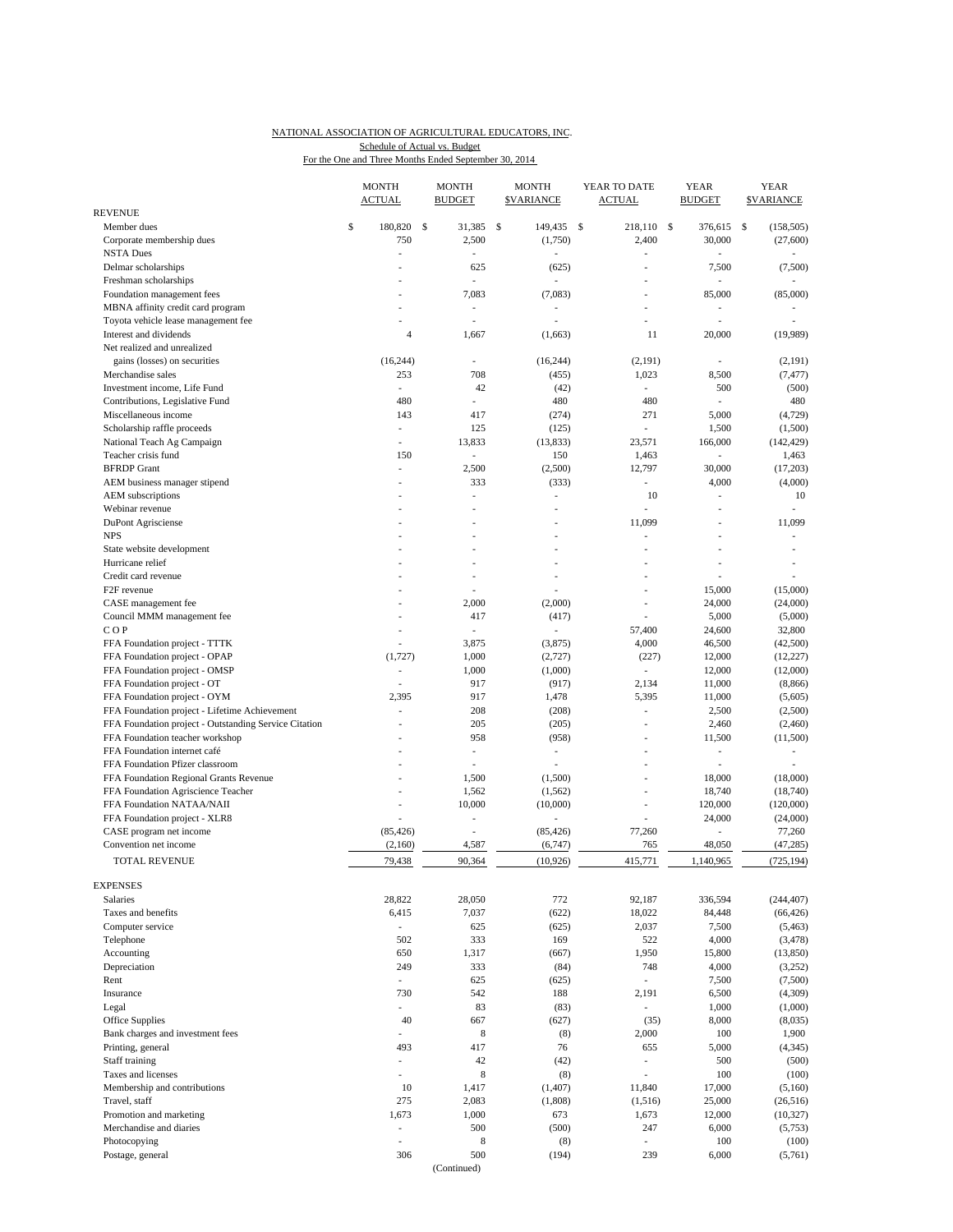## NATIONAL ASSOCIATION OF AGRICULTURAL EDUCATORS, INC. Schedule of Actual vs. Budget

| For the One and Three Months Ended September 30, 2014 |  |  |
|-------------------------------------------------------|--|--|
|-------------------------------------------------------|--|--|

|                                                       | <b>MONTH</b>             | <b>MONTH</b>             | <b>MONTH</b>                | YEAR TO DATE             | <b>YEAR</b>   | <b>YEAR</b>              |
|-------------------------------------------------------|--------------------------|--------------------------|-----------------------------|--------------------------|---------------|--------------------------|
|                                                       | <b>ACTUAL</b>            | <b>BUDGET</b>            | <b>\$VARIANCE</b>           | <b>ACTUAL</b>            | <b>BUDGET</b> | <b>SVARIANCE</b>         |
| Professional liability insurance                      |                          | 3,041                    | (3,041)                     | $\overline{a}$           | 36,495        | (36, 495)                |
| Public relations                                      |                          | 83                       | (83)                        |                          | 1,000         | (1,000)                  |
| Scholarships                                          |                          | 813                      | (813)                       | 11,250                   | 9,750         | 1,500                    |
| Travel, regional secretaries                          | 277                      | 1,167                    | (890)                       | 2,038                    | 14,000        | (11, 962)                |
| Travel, board of directors                            | 835                      | 2,917                    | (2,082)                     | 7,971                    | 35,000        | (27, 029)                |
| Nat'l Teach Ag Campaign                               | 12,987                   | 11,167                   | 1,820                       | 21,099                   | 134,000       | (112,901)                |
| FFA Foundation project - TTTK                         | $\overline{\phantom{a}}$ | 3,875                    | (3,875)                     | L.                       | 46,500        | (46,500)                 |
| FFA Foundation project - OPAP                         | ÷.                       | 1,000                    | (1,000)                     | 1,187                    | 12,000        | (10, 813)                |
| FFA Foundation project - OMSP                         | 419                      | 1,000                    | (581)                       | 419                      | 12,000        | (11, 581)                |
| FFA Foundation project - OT                           | ä,                       | 917                      | (917)                       | 634                      | 11,000        | (10, 366)                |
| FFA Foundation project - OYM                          |                          | 917                      | (917)                       |                          | 11,000        | (11,000)                 |
| FFA Foundation project - Lifetime achievement         |                          | 208                      | (208)                       |                          | 2,500         | (2,500)                  |
| FFA Foundation project - Outstanding service citation |                          | 205                      | (205)                       |                          | 2,460         | (2,460)                  |
| FFA Foundation project - Smart Edge                   |                          | $\overline{\phantom{a}}$ | $\mathcal{L}_{\mathcal{A}}$ | $\overline{\phantom{a}}$ | L,            | ÷,                       |
| FFA Foundation teacher workshop                       |                          | 958                      | (958)                       |                          | 11,500        | (11,500)                 |
| FFA Foundation internet café                          |                          | ÷,                       | ٠                           | $\overline{a}$           |               |                          |
| FFA Foundation Pfizer Classroom                       |                          | ÷,                       | ÷,                          | $\blacksquare$           | ٠             |                          |
| FFA Foundation Regional Grants                        |                          | 1,500                    | (1,500)                     |                          | 18,000        | (18,000)                 |
| FFA Foundation Agrisciense Teachers                   |                          | 1,562                    | (1, 562)                    | $\overline{\phantom{a}}$ | 18,740        | (18,740)                 |
| FFA Foundation NATAA/NAII                             |                          | $\overline{\phantom{a}}$ | L,                          | $\overline{a}$           | $\frac{1}{2}$ | ٠                        |
| FFA Foundation XLR8                                   |                          | 2,000                    | (2,000)                     |                          | 24,000        | (24,000)                 |
| DuPont Agriscience                                    | 1,775                    | ä,                       | 1,775                       | (565)                    |               | (565)                    |
| GMAC SmartEdge program                                | $\overline{\phantom{a}}$ | $\overline{\phantom{a}}$ | ÷,                          |                          |               |                          |
| NPS expense                                           | $\overline{\phantom{a}}$ | 833                      | (833)                       | $\overline{a}$           | 10,000        | (10,000)                 |
| Webinar expense                                       | 601                      | 100                      | 501                         | 601                      | 1,200         | (599)                    |
| Teacher crisis fund                                   | $\overline{a}$           | ÷.                       | L,                          | 1,000                    |               | 1,000                    |
| Communities of practice expense                       |                          | 1,667                    | (1,667)                     | 22,191                   | 20,000        | 2,191                    |
| Substitute teacher hire behinds                       |                          | 125                      | (125)                       |                          | 1,500         | (1,500)                  |
| <b>NSTA</b> dues                                      |                          | ÷,                       | $\overline{a}$              | $\overline{\phantom{a}}$ |               | ÷,                       |
| <b>Bad debts</b>                                      | $\overline{a}$           | ٠                        | i,                          | $\overline{\phantom{a}}$ | ٠             | ٠                        |
| Website                                               | 1,050                    |                          | 1,050                       | 3,150                    |               | 3,150                    |
| NATAA stipends                                        |                          |                          | L,                          | 8,625                    | 120,000       | (111, 375)               |
| <b>BFRDP</b> expense                                  | $\overline{a}$           |                          | L,                          | $\overline{\phantom{a}}$ | 2,500         | (2,500)                  |
| <b>BFPD</b> contract labor                            | 7,500                    |                          | 7,500                       | 7,500                    |               | 7,500                    |
| Contract labor                                        |                          |                          | L.                          | $\overline{a}$           |               | ٠                        |
| Storage                                               | ä,                       |                          | L,                          | ٠                        |               |                          |
| Credit card expense                                   | 198                      |                          | 198                         | 489                      |               | 489                      |
| Ag Ed opportunity fund                                | ä,                       |                          | L,                          | 500                      |               | 500                      |
| Miscellaneous                                         |                          | $\overline{\phantom{a}}$ | $\overline{\phantom{a}}$    | $\overline{\phantom{a}}$ | ٠             | $\overline{\phantom{a}}$ |
| TOTAL EXPENSES                                        | 65,807                   | 81,650                   | (15, 843)                   | 220,849                  | 1,102,287     | (881, 438)               |
|                                                       |                          |                          |                             |                          |               |                          |
| NET INCOME (LOSS)                                     | \$<br>13,631             | 8,714<br>\$              | \$<br>4,917                 | \$<br>194,922            | 38,678<br>\$  | 156,244<br>\$            |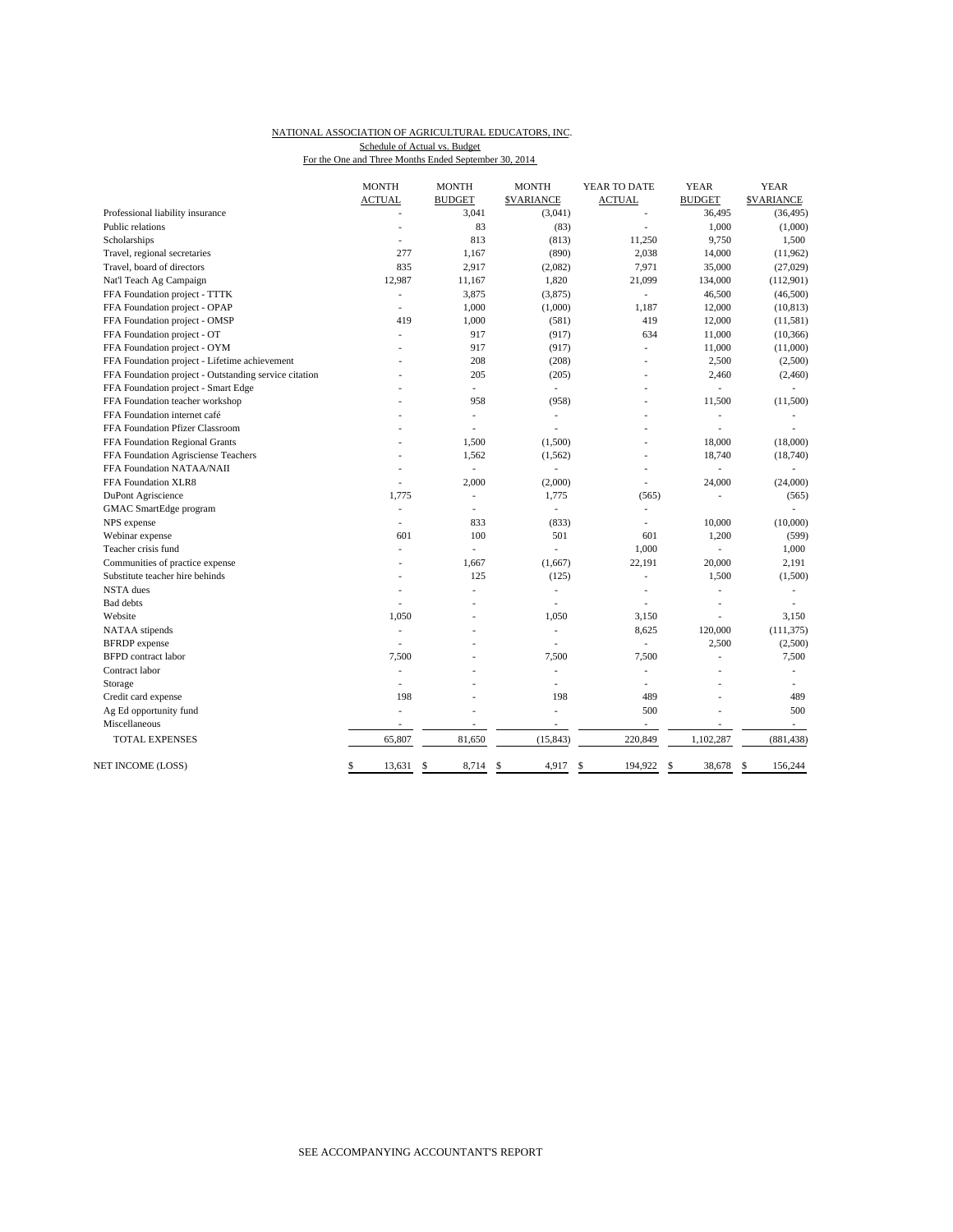### NATIONAL ASSOCIATION OF AGRICULTURAL EDUCATORS, INC. Schedule of Convention Revenue and Expenses For the One and Three Months Ended September 30, 2014

|                                           | <b>MONTH</b>  | <b>MONTH</b>             | <b>MONTH</b>                  | YEAR TO DATE             | <b>YEAR</b>              | <b>YEAR</b>       |
|-------------------------------------------|---------------|--------------------------|-------------------------------|--------------------------|--------------------------|-------------------|
|                                           | <b>ACTUAL</b> | <b>BUDGET</b>            | <b>SVARIANCE</b>              | <b>ACTUAL</b>            | <b>BUDGET</b>            | <b>\$VARIANCE</b> |
| <b>REVENUE</b>                            |               |                          |                               |                          |                          |                   |
| Convention, registration                  | \$            | \$<br>8,333              | <sup>\$</sup><br>$(8,333)$ \$ |                          | \$<br>100,000 \$         | (100,000)         |
| Convention, tickets/workshops             |               |                          |                               |                          |                          |                   |
| Convention, trade show                    |               |                          |                               | 300                      |                          | 300               |
| Convention - Ideas Unlimited              |               |                          |                               |                          |                          |                   |
| Convention - Teacher Mentor               |               |                          |                               |                          |                          |                   |
| Convention scholarship fund               |               |                          |                               |                          |                          |                   |
| Convention, sponsorships - FFA Foundation |               | 2.917                    | (2,917)                       |                          | 35,000                   | (35,000)          |
| Convention, host state social             |               | ÷,                       | ÷,                            | L,                       |                          |                   |
| Convention, sponsorships                  |               | 1,333                    | (1, 333)                      | 3,000                    | 16,000                   | (13,000)          |
| <b>TOTAL REVENUE</b>                      | ٠             | 12,583                   | (12, 583)                     | 3,300                    | 151,000                  | (147,700)         |
| <b>EXPENSES</b>                           |               |                          |                               |                          |                          |                   |
| Convention, plaques and trophies          | 125           | 242                      | (117)                         | 125                      | 2.900                    | (2,775)           |
| Convention, printing                      |               |                          |                               | $\overline{\phantom{0}}$ |                          |                   |
| Convention, miscellaneous                 |               |                          |                               | ÷.                       |                          |                   |
| Convention, awards                        |               |                          |                               | 375                      | 7,000                    | (6,625)           |
| Convention, photography                   |               |                          |                               | ä,                       |                          |                   |
| Convention, meal functions                | 2,035         | 833                      | 1,202                         | 2,035                    | 10,000                   | (7,965)           |
| Convention, promotion and marketing       |               | 208                      | (208)                         | ÷.                       | 2,500                    | (2,500)           |
| Convention, postage and shipping          |               | 167                      | (167)                         |                          | 2,000                    | (2,000)           |
| Convention, equipment rental              |               | 1,500                    | (1,500)                       |                          | 18,000                   | (18,000)          |
| Convention, workshops                     |               |                          |                               |                          |                          |                   |
| Convention, host state social             |               |                          |                               |                          |                          |                   |
| Convention, speakers                      |               |                          |                               |                          |                          |                   |
| Convention, trade show expense            |               |                          |                               |                          |                          |                   |
| Convention, tour expenses                 |               |                          |                               |                          |                          |                   |
| Convention, committee expense             |               | 379                      | (379)                         |                          | 4,550                    | (4,550)           |
| Convention, sponsorships - FFA Foundation |               | 2,917                    | (2,917)                       |                          | 35,000                   | (35,000)          |
| Convention, travel/board of directors     |               | 1,167                    | (1,167)                       |                          | 14,000                   | (14,000)          |
| Convention, staff travel                  |               | 583                      | (583)                         |                          | 7,000                    | (7,000)           |
| Convention, other travel                  |               | $\overline{\phantom{a}}$ | $\overline{\phantom{a}}$      | ÷,                       | $\overline{\phantom{a}}$ |                   |
| <b>TOTAL EXPENSES</b>                     | 2,160         | 7,996                    | (5,836)                       | 2,535                    | 102,950                  | (100, 415)        |
| NET INCOME (LOSS)                         | (2,160)<br>\$ | 4,587<br>-S              | \$<br>(6,747)                 | 765<br>-\$               | 48,050<br>-S             | (47, 285)<br>S    |